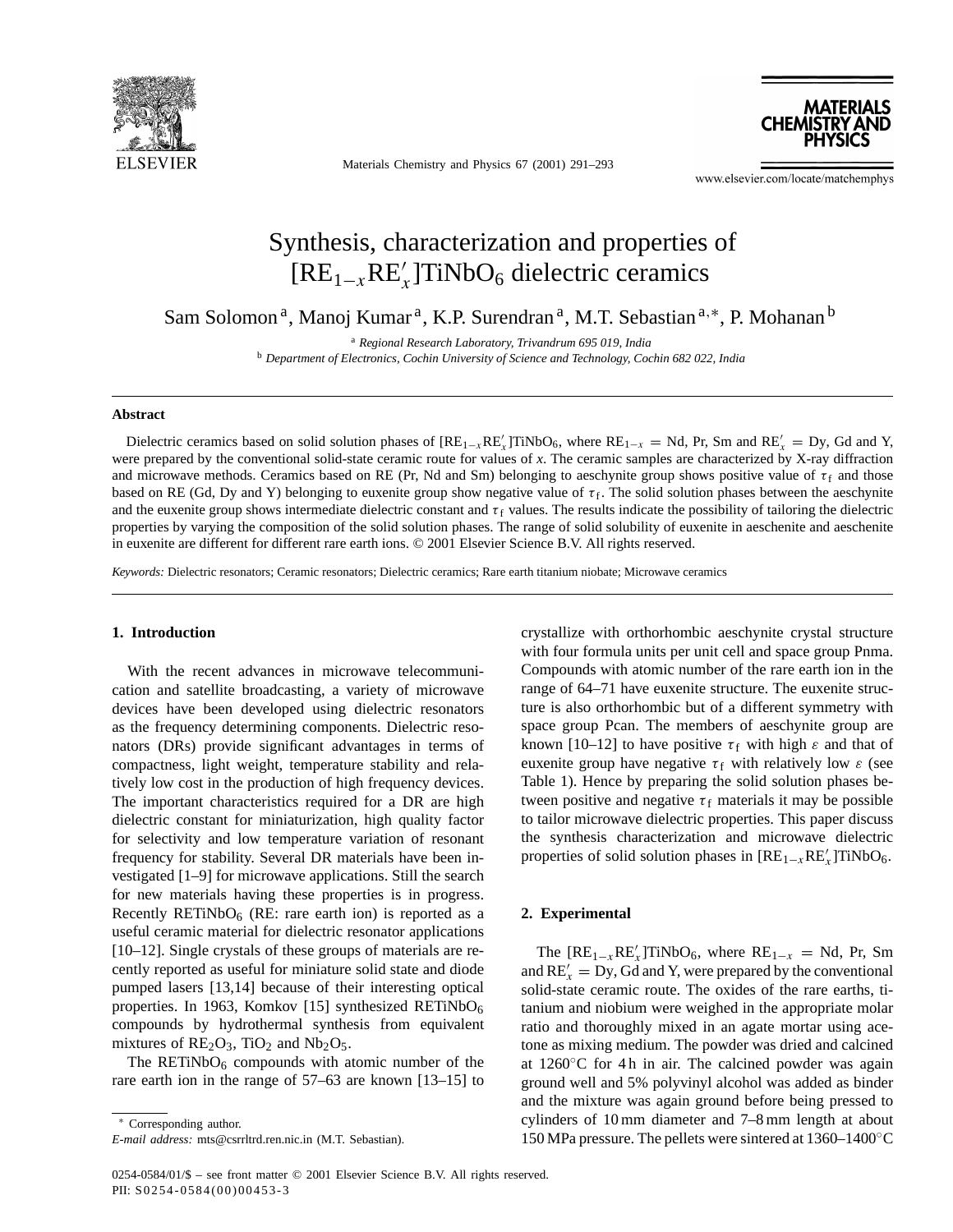Table 1

| $RE$ , ionic radius $(A)$ | Density $(g \text{ cm}^{-3})$ | $\varepsilon_{\rm r}$ | $\tau_f$ (ppm per ${}^{\circ}$ C) | $Q \times F$ (GHz) | Cell volume $(\AA^3)$ |
|---------------------------|-------------------------------|-----------------------|-----------------------------------|--------------------|-----------------------|
| Pr(1.153)                 | 5.67                          | 53                    | 56                                | 12300              | 442.1                 |
| Nd(1.135)                 | 5.48                          | 52                    | 46                                | 4480               | 437.3                 |
| Sm(1.104)                 | 5.36                          | 44                    | 50                                | 7640               | 436.7                 |
| Gd (1.078)                | 5.75                          | 20                    | $-52$                             | 9060               | 420.3                 |
| Dy $(1.048)$              | 6.01                          | 21                    | $-42$                             | 19100              | 415.7                 |
| Y(1.032)                  | 4.60                          | 19                    | $-45$                             | 8820               | 413.2                 |

Properties of RETiNbO $_6$  ceramics (after Ref. [7–9])

for 4 h in air on platinum plates. The sintered pellets were polished and used for making physical property measurements. The bulk densities of the pellets were measured using Archimedes method. Powdered samples were used for X-ray powder diffraction analysis using  $CuK\alpha$  radiation.

#### **3. Microwave characterization**

The microwave characterization of the samples was done using a network analyzer (HP 8510 C). The dielectric constant was measured by Hakki and Coleman method [16] with the dielectric placed in between two conducting plates. The *Q* factor was measured by the microstripline method of Khanna and Garault [17]. The coefficient of thermal variation of resonant frequency ( $\tau_f$ ) was measured by noting the temperature variation of resonant frequency of  $TE<sub>011</sub>$  mode over the range of temperature 25–80◦C.

#### **4. Results and discussion**

Table 2 shows the microwave dielectric properties of  $Pr_{1-x}G_{x}TiNbO_{6}$  samples. The substitution of Gd at the Pr site decreases the dielectric constant and the  $\tau_f$  value as a function of *x*. The solid solution phases have the symmetry and structure of the aeschynite group for  $x > 0.2$ . The  $GdTiNbO<sub>6</sub>$  dissolves in PrTiNbO<sub>6</sub> up to 80 mol% to form  $Pr_{1-x}G_{x}TiNbO_{6}$ . For  $x < 0.2$ , the structure changes to that of the euxenite group. The  $\tau_f$  values of solid solution phases for  $x < 0.2$  have negative values. Further work is needed to know the exact value of *x* at which the aeschenite to euxenite transition occurs and to obtain a zero  $\tau_f$  material. Table 3 shows the dielectric properties of  $Sm_{1-x}Y_xTiNbO_6$ 

Table 2 The microwave dielectric properties of  $Pr_{1-x}Gd_xTiNbO_6$ 

| $\boldsymbol{x}$ | ε  | $Q \times F$ (GHz) | $\tau_f$ (ppm per ${}^{\circ}$ C) | Sintering<br>temperature $(^{\circ}C)$ |
|------------------|----|--------------------|-----------------------------------|----------------------------------------|
| 1.0              | 53 | 12400              | 56                                | 1370                                   |
| 0.8              | 49 | 9500               | 54                                | 1400                                   |
| 0.5              | 46 | 9500               | 41                                | 1400                                   |
| 0.2              | 41 | 4500               | 37                                | 1400                                   |
| 0.1              | 25 | 3375               | $-15$                             | 1385                                   |
| 0.0              | 20 | 9000               | $-52$                             | 1385                                   |

Table 3 Microwave dielectric properties of  $Sm_{1-x}Y_xTiNbO_6$ 

| $\boldsymbol{\mathcal{X}}$ | ε  | $Q \times F$ (GHz) | $\tau_f$ (ppm per ${}^{\circ}C$ ) | Sintering<br>temperature $(^{\circ}C)$ |
|----------------------------|----|--------------------|-----------------------------------|----------------------------------------|
| 1.0                        | 44 | 7640               | 50                                | 1360                                   |
| 0.8                        | 30 | 11000              | 17                                | 1400                                   |
| 0.7                        | 22 | 13300              | $-2$                              | 1400                                   |
| 0.6                        | 21 | 11500              | $-4$                              | 1400                                   |
| 0.5                        | 21 | 15500              | $-21$                             | 1420                                   |
| 0.2                        | 20 | 13800              | $-29$                             | 1420                                   |
| 0.0                        | 19 | 8800               | $-45$                             | 1400                                   |

Table 4 Microwave dielectric properties of  $Nd_{1-x}Dy_xTiNbO_6$ 

| $\boldsymbol{x}$ | ε  | $Q \times F$ (GHz) | $\tau_f$ (ppm per ${}^{\circ}C$ ) | Sintering<br>temperature $(^{\circ}C)$ |
|------------------|----|--------------------|-----------------------------------|----------------------------------------|
|                  | 52 | 5000               | 46                                | 1380                                   |
| 0.9              | 48 | 3000               | 40                                | 1380                                   |
| 0.7              | 43 | 17000              | 30                                | 1380                                   |
| 0.5              | 31 | 28000              | $-13$                             | 1385                                   |
| 0.3              | 24 | 13000              | $-20$                             | 1385                                   |
| 0.1              | 22 | 28500              | $-32$                             | 1385                                   |
| $\theta$         | 21 | 19000              | -42                               | 1380                                   |

ceramics. The  $YTiNbO<sub>6</sub>$  forms solid solution phases in SmTiNbO<sub>6</sub> for  $x > 0.8$  with the structure and symmetry of the aeschynite group. For  $x < 0.8$ , it forms solid solution phases with the structure and symmetry of the euxenite group and have negative  $\tau_f$ . The dielectric constants of the phases in the euxenite group are relatively low as compared to those in the aeschynite group. In  $Nd_{1-x}Dy_xTiNbO_6$ , the solid solution phases have the aeschynite structure up to  $x > 0.7$  with a high dielectric constant and positive  $\tau_f$ (Table 4). For  $x < 0.5$ , they are euxenite with negative  $\tau_f$ .

## **5. Conclusions**

Solid solution phases of  $[RE_{1-x}RE'_x]TiNbO_6$ , where  $RE_{1-x} = Nd$ , Pr, Sm and  $RE'_x = Dy$ , Gd, Y, respectively, were synthesized for different values of *x* by the conventional solid-state ceramics route and were characterized by microwave methods. The dielectric properties vary linearly as a function of *x* until a phase transition (aeschenite–euxenite) occurs. Again the dielectric properties vary linearly as a